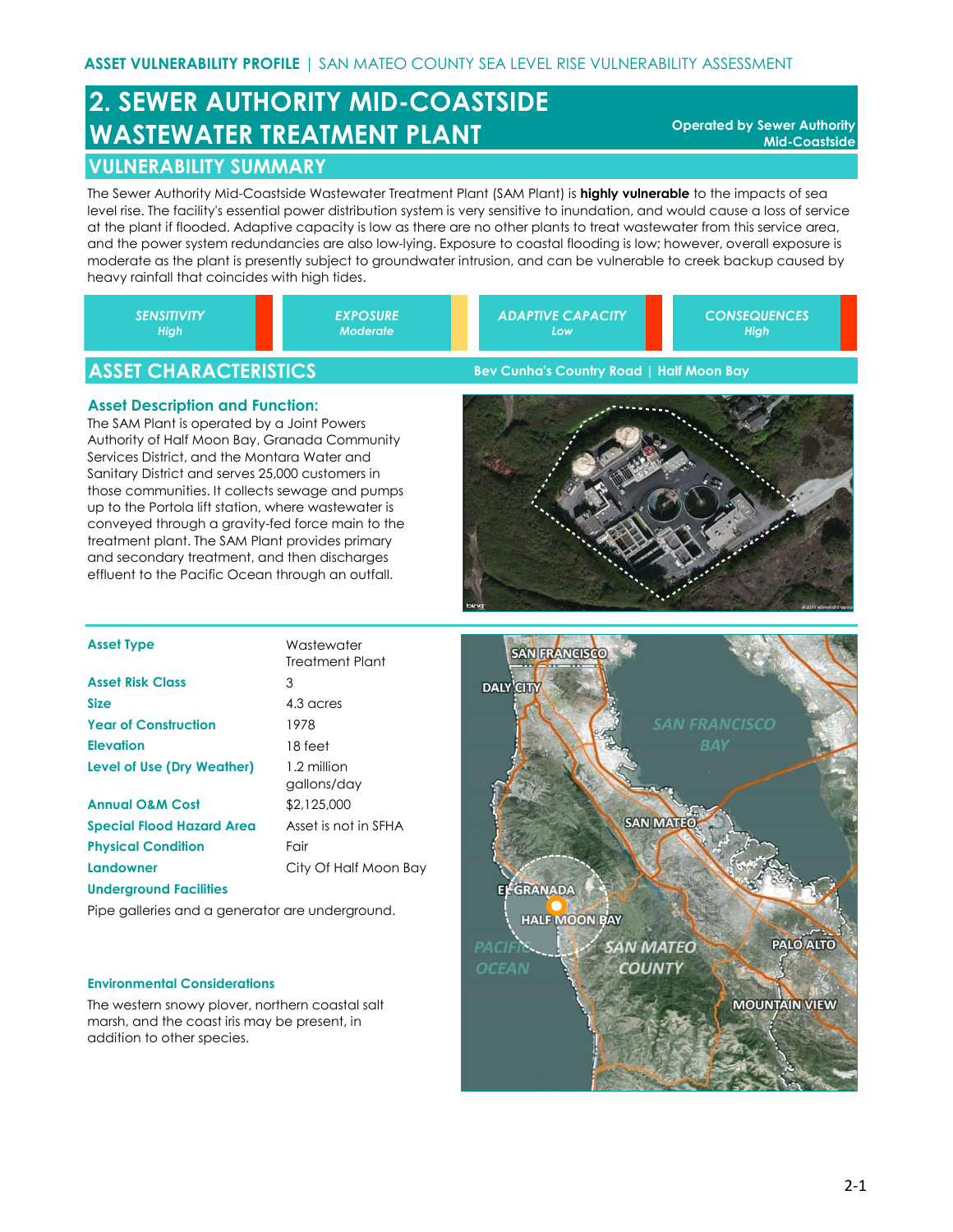# **SEWER AUTHORITY MID-COASTSIDE WASTEWATER TREATMENT PLANT**

## **ASSET SENSITIVITY**

The SAM Plant is highly sensitive to inundation. The SAM Plant's most critical and essential component is Mechanical Building No. 1, which houses the plant's electrical equipment and its power distribution system, if damaged the plant cannot function. Mechanical Building No. 1 also contains the influent (untreated wastewater) pumping equipment, the headworks, and a generator. These components are extremely sensitive to a significant flood event or permanent inundation; if flooded, the SAM Plant would lose power and pumps would not work, causing untreated effluent to overflow on site.

The fuel tanks onsite are not sensitive to flood events because they're above ground and have secondary containment; they do not pose a threat if the site were inundated.

#### Pipe gallery, primary sludge pumps, and grit pumps.



## **SHORELINE VULNERABILITY**

#### **Erosion Extent**

At this time, the best available data (2012) suggest that this site is not vulnerable to the erosion that would be expected by 2100 (and with 4.6 feet of sea level rise) as it lies well east of the easternmost extent of erosion.

#### **Cross-Cutting Vulnerabilities**

Loss of service could affect the SAM Plant and collection system. Additionally, pump or lift stations off site that are exposed to flooding or sea level rise would affect the conveyance system. Particularly, if saltwater were to enter the treatment equipment, it would cause a disruption of the biological treatment process. This could occur if saltwater were to enter pipes in the collection system, through which the lift station would pump this saltwater into the plant. Road access, though currently not threatened, is critical to maintain chemical truck access and allow staff to access the site.

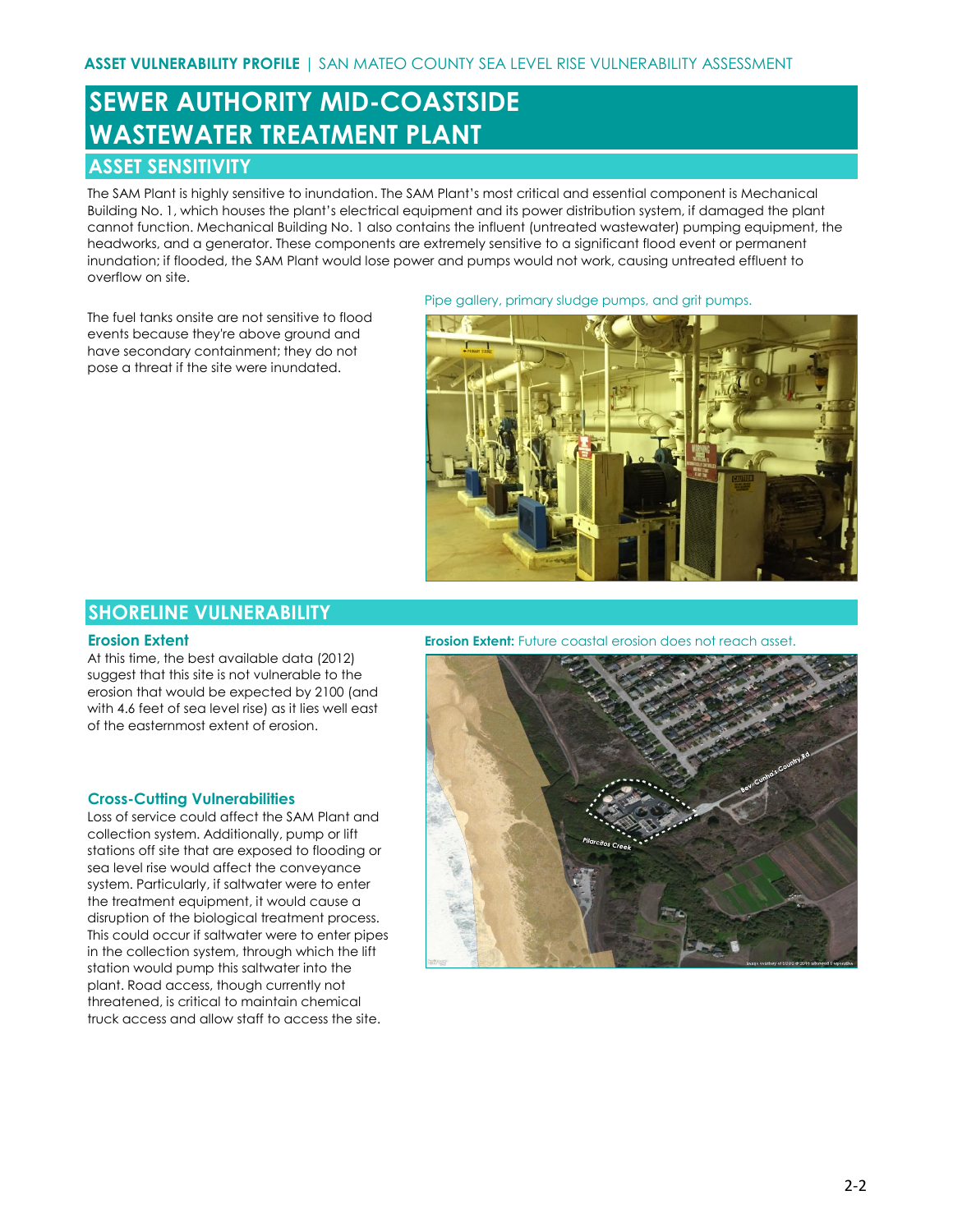# **SEWER AUTHORITY MID-COASTSIDE WASTEWATER TREATMENT PLANT**

## **SEA LEVEL RISE EXPOSURE ANALYSIS**

### **Exposure Discussion**

The SAM Plant is moderately exposed to sea level rise impacts. It has no prior experience with coastal flooding or erosion, though the plant's underground facilities, including a piping gallery, are already experiencing groundwater and saltwater intrusion. The SAM Plant is also exposed to creek flooding during storms, which could be worse with higher tides. Pilarcitos Creek runs south along the west side of the plant and cannot discharge during extremely high tides, causing creek floods. The plant is surrounded by nonengineered berms that prevent creek flooding on the property; however, creek backup has caused pooling adjacent to the treatment plant.

Sea level rise will increase the frequency with which the underground facilities are exposed to ground and saltwater intrusion, and a combination of future higher tides and rain events could force Pilarcitos Creek to back up enough to spill into the plant's property. Eventually, the plant may be directly exposed to coastal flooding in the high-end scenario (a 1% flood with 6.6 feet of sea level rise), though flooding from Pilarcitos Creek (posing a threat to back up, pond, and flood the plant) is more likely. Water that gets on the site would likely reach the plant's transformer and power distribution systems, and Mechanical Building No. 1, as they are low-lying or underground.

#### **Baseline Scenario:** Asset not yet inundated.



**Mid-Level Scenario:** Asset not yet inundated.



**High-End Scenario:** Asset under 0-15 feet of water.



#### **Exposure Analysis Results**

| <b>Potential Inundation Depth (feet)</b> |                |                                                     |  |  |  |
|------------------------------------------|----------------|-----------------------------------------------------|--|--|--|
| <b>Scenario</b>                          | <b>Minimum</b> | <b>Maximum</b>                                      |  |  |  |
| First Significant<br>Impacts             |                | Area Not Included in<br><b>Overtopping Analysis</b> |  |  |  |
| <b>Baseline</b><br>1% Flood              | n              |                                                     |  |  |  |
| Mid-Level<br>1% + 3.3 feet               | n              | n                                                   |  |  |  |
| High-End<br>1% + 6.6 feet                |                | 15                                                  |  |  |  |